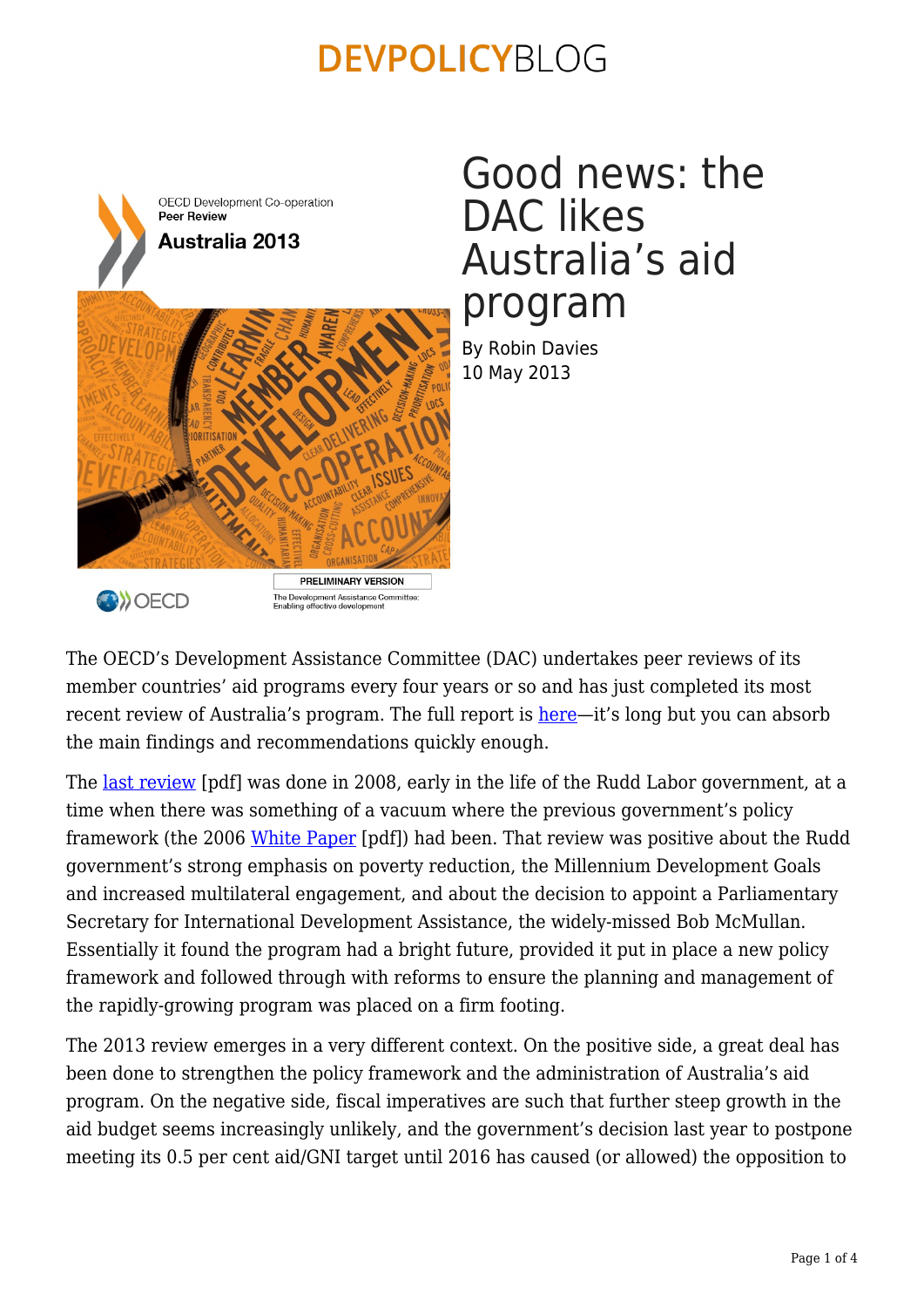place its own 0.5 per cent commitment in the "when fiscal circumstances permit" pile. (Oddly, the DAC review misses this evaporation of the bipartisan commitment to a dated target.)

The review's headlines are rightly very positive. It points to an "unprecedented reform of Australian development cooperation," as part of which "AusAID has gone through the biggest change in its history". It lauds the [Independent Review of Aid Effectiveness](http://www.aidreview.gov.au/report/) and the government's [response](http://www.ausaid.gov.au/makediff/pages/aid-policy.aspx) to it, including the development of the [Comprehensive Aid Policy](http://www.ausaid.gov.au/makediff/pages/capf.aspx) [Framework,](http://www.ausaid.gov.au/makediff/pages/capf.aspx) the adoption of a thoroughgoing approach to transparency and the transformation of AusAID into an [Executive Agency](http://www.apsc.gov.au/publications-and-media/current-publications/australian-public-service-agencies). It notes "Australia's dynamic approach to being a good international citizen, punching at or above its weight". AusAID's generally accurate [account](http://www.ausaid.gov.au/HotTopics/Pages/Display.aspx?QID=1119) of the findings of the review takes some license in saying that it situates Australia "at the forefront of best practice in aid delivery and effectiveness". (You can search in vain for a statement to that effect in the review itself.) However, the headline in *The Australian*, ["Aussie aid program gets good review](http://www.theaustralian.com.au/news/breaking-news/aussie-aid-program-gets-good-review/story-fn3dxiwe-1226636395085)" is quite correct, and a welcome change from most of that newspaper's headlines about aid.

Now DAC aid reviews are collegiate, constructive and gentle affairs. Everybody around the table is conscious that their turn is coming, that criticisms might be seized upon and distorted for political purposes, and that reforms, where needed, are more easily undertaken from a position of strength. Thus nothing is ever deplored, condemned or found merely woeful. Encouragement is the order of the day. [This](http://www.oecd.org/dac/peer-reviews/austria2009dacpeerreview-mainfindingsandrecommendations.htm) 2009 review of our nearnamesake, Austria, is about as brutal as it gets. Faults are usually "challenges", to be met not by wrenching change but by intensified effort. In short, criticisms are generally coded and also often linked to balancing strokes.

There are several instances of this stroke-then-strike approach in the review. First and most notably, the growth of Australia's aid (to 0.36 per cent of GNI in calendar 2012, compared to 0.29 per cent for the DAC donors collectively) is commended but the government's decision to postpone achievement of the 0.5 per cent target is politely criticised on the basis that Australia's public finances are, from an OECD-wide perspective, in relatively good shape. The review says Australia is "in a very strong position to deliver a growing aid budget effectively and efficiently" and urges its government, whoever that might be after 14 September, to stick to the revised 0.5-by-2016 target.

Second, while Australia's whole-of-government approach to policy-making is noted, the review points to a lack of evidence that this has resulted in real policy coherence—that is, the modification of non-aid policies either to enhance their positive development impacts or mitigate their negative impacts. One example of policy coherence that is cited in the review,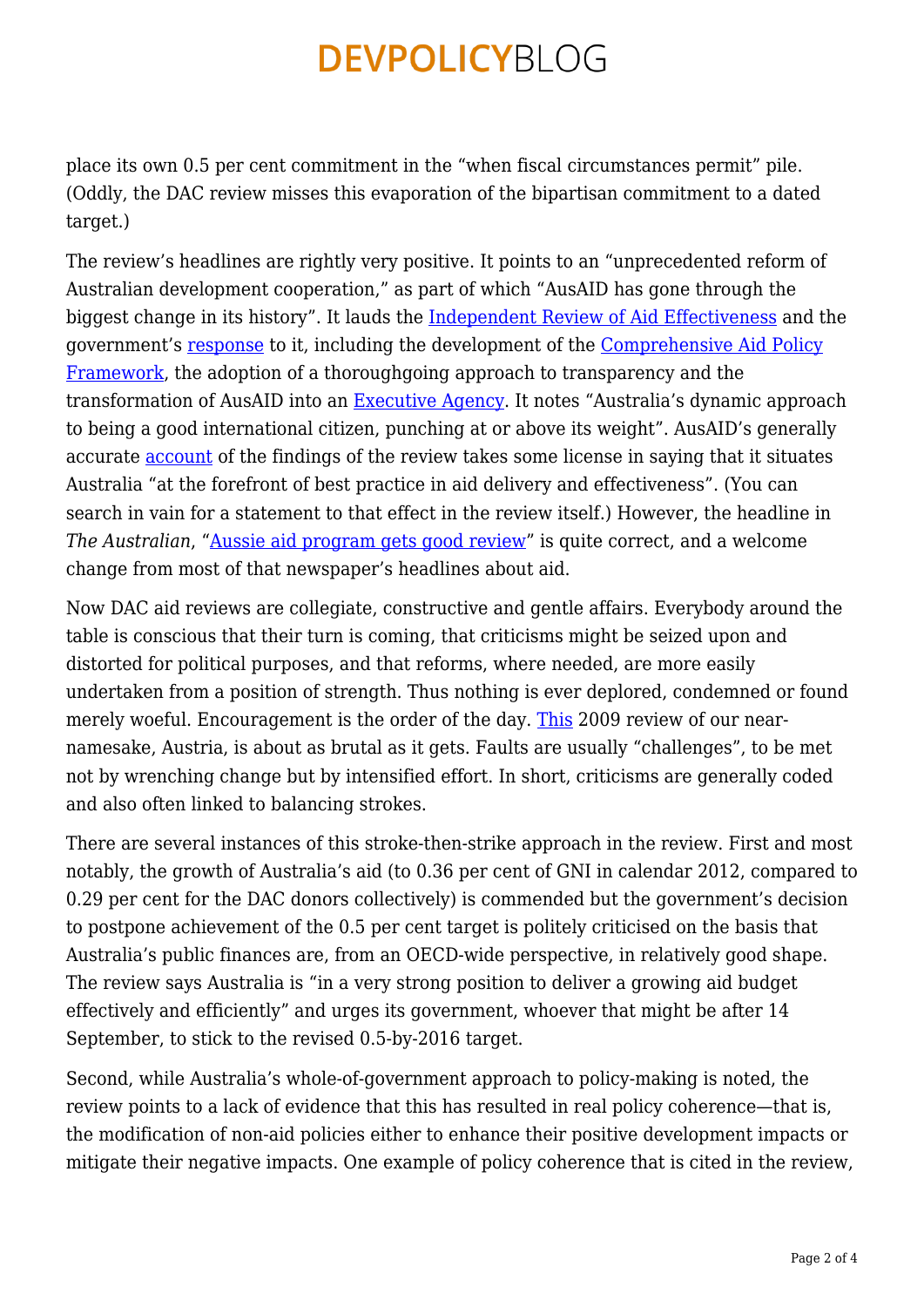the [Seasonal Worker Program](http://deewr.gov.au/seasonal-worker-program), is in fact poorly chosen; as we have [argued](https://devpolicy.org/australia%E2%80%99s-pacific-seasonal-worker-pilot-scheme-why-has-take-up-been-so-low/) previously, that program is actually a textbook case of policy incoherence.

Third, the review gives some prominence to Australia's commitment to use aid "as a catalyst for raising private investment to promote development" and makes positive mention of the [Mining for Development Initiative](http://www.ausaid.gov.au/aidissues/mining/) and the new [private sector development strategy.](http://www.ausaid.gov.au/publications/pages/private-sector-development-strategy.aspx) At the same time, it urges Australia, with other donors, to "invest in research and analysis to clarify how [aid] can best attract other forms of development-friendly investment to developing countries". We've urged the same, [here.](https://devpolicy.org/theres-smoke-but-is-there-fire-pondering-public-private-partnerships-for-development/)

There are several other examples of double-edged findings. The allocation of Australia's aid to countries is seen as sensible, with high priority accorded to fragile states and increasing priority to the least-developed countries—but the scattering of activities across Africa and Latin America gives rise to a small frown. (By the way, the review says, incorrectly, that Australia has "an explicit focus on targeting poor people rather than poor countries" as a result of its proximity to "populous middle-income countries". [Implicit](http://www.theaustralian.com.au/national-affairs/opinion/helping-asians-out-of-poverty/story-e6frgd0x-1226635605193), maybe, but no such policy has been explicitly stated.) AusAID's restructuring is described as "impressive and complex" but there is a caution about reform fatigue. The establishment of an Independent Evaluation Committee is welcomed but the review recommends "increasing the quality, usefulness and transparency of … operational evaluations".

Then there are some things that just get a straight thumbs-down. Most obvious among them is one of the Development Policy Centre's own abiding interests: the abrupt reallocation, in December 2012, of \$375 million within the aid budget to meet domestic asylum-seeker costs. The review describes this mid-stream move as undermining the predictability of Australia's aid and notes also that it represents a major, yet unexplained shift in Australia's policy on what is counted as aid. The review recommends, as we have [recommended](https://devpolicy.org/that-375-million-for-asylum-seekers-where-will-it-go-20130214/) ourselves, that "In line with [AusAID's] Transparency Charter … Australia should state clearly what refugee costs will be counted as [aid] over the coming years and explain how the costs are calculated". The review notes that Australia intends to ensure consistency with DAC guidance on the reporting of aid but also that "there are wide discrepancies in DAC members' interpretations of the rules for reporting on in-donor refugee costs".

In another thumbs-down, the review questions, as [we have questioned](https://devpolicy.org/ausaids-first-annual-review-of-aid-effectiveness-part-1-20130204/), the reliance on highly aggregated headline results in the [Annual Review of Aid Effectiveness](http://www.ausaid.gov.au/makediff/Pages/annual-review-aid-effectiveness.aspx) and recommends that AusAID should ensure it "captures and reports results that are being tracked in more detail within individual programmes and reported in independent and operational evaluations".